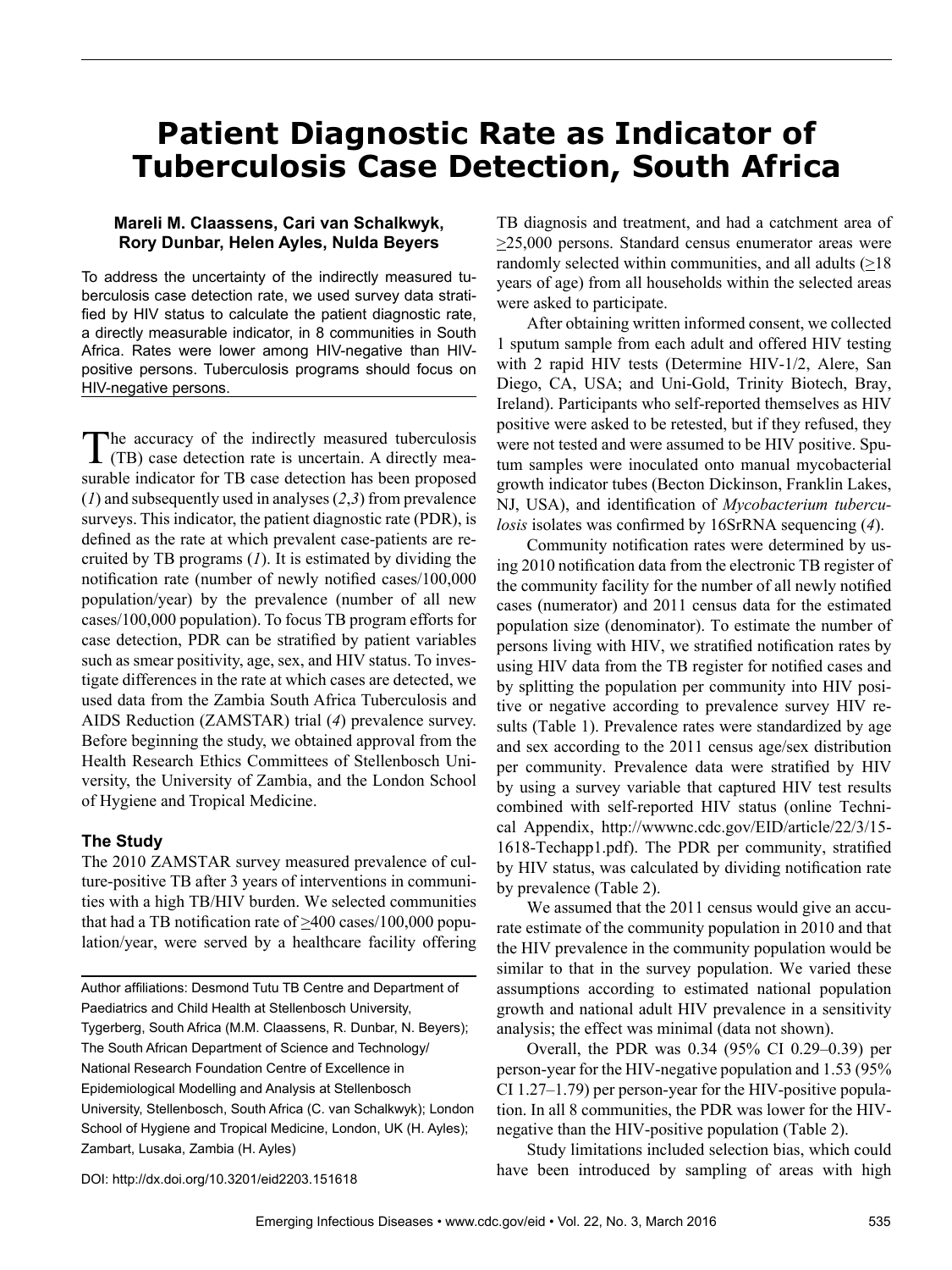#### **DISPATCHES**

|           |         |         | Notifications, no.<br>$(\% )\$<br>Population, no. ± |        |       | Notification rate¶ |        |      |
|-----------|---------|---------|-----------------------------------------------------|--------|-------|--------------------|--------|------|
| Community | Total†  | HIV-    | HIV+                                                | $HIV-$ | HIV+  | Missing HIV data   | $HIV-$ | HIV+ |
| A         | 22.830  | 19.791  | 3.039                                               | 191    | 251   | 2(0.5)             | 9.7    | 82.6 |
| B         | 16.824  | 14.699  | 2.125                                               | 45     | 176   | 43 (16.3)          | 3.1    | 82.8 |
| C         | 32,342  | 26.842  | 5.500                                               | 156    | 303   | 12(2.6)            | 5.8    | 55.1 |
| D         | 20.418  | 16.910  | 3.508                                               | 63     | 127   | 12(4.9)            | 3.7    | 36.2 |
| Е         | 91,380  | 77.086  | 14.294                                              | 202    | 410   | 33(5.1)            | 2.6    | 28.7 |
| F         | 39,357  | 33.925  | 5.432                                               | 189    | 319   | 8(1.6)             | 5.6    | 58.7 |
| G         | 34.765  | 27.812  | 6.953                                               | 276    | 440   | 28(3.8)            | 9.9    | 63.3 |
| н         | 24,030  | 19.804  | 4.226                                               | 141    | 332   | 12(2.5)            | 7.1    | 78.6 |
| Total     | 281.946 | 236.869 | 45.077                                              | .263   | 2,358 | 150(4.0)           | 5.3    | 52.3 |

**Table 1.** Tuberculosis notification rates per ZAMSTAR community in the Western Cape of South Africa, stratified by HIV status, 2010\*

\*ZAMSTAR, Zambian South African Tuberculosis and AIDS Reduction trial; HIV–, HIV-negative; HIV+, HIV positive.

†Split into HIV-positive and HIV-negative according to ZAMSTAR proportions.

‡Total adult (>18 years of age) population, data from 2011 census.

§Data from 2010 electronic tuberculosis register.

¶Notification rate expressed per 1,000 persons per year.

notification rates. High notification rates could indicate a well-functioning reporting system, in contrast to areas with lower notification rates and possibly poorer reporting systems where similar prevalence rates could have been obtained. Similar prevalence rates with lower notification rates would have further decreased PDR. The uncertainty around HIV prevalence was not accounted for in the analysis. HIV status of survey participants combined self-reported data and HIV tests performed as part of the survey, but HIV status for a large number of participants remained unknown. Accurate data would have narrowed the 95% CIs. HIV results were sometimes missing from notification data, but unknown HIV status was not included in the analysis. HIV status information was missing specifically for 1 of the 8 communities (community B) and could have biased the results if a higher proportion of missing results were for HIV-positive and TB-negative persons, which would have meant a lower TB prevalence in the HIV-positive group and therefore a higher PDR. Few TB cases were diagnosed, leading to a small sample size, especially when the number of missing HIV results was considered. The assumption that the community size and age/sex distribution was the same in 2010 as in the 2011 census could have influenced the results.

| <b>Table 2.</b> Patient diagnostic rate per ZAMSTAR community in the |
|----------------------------------------------------------------------|
| Western Cape of South Africa, stratified by HIV status, 2010*        |

|           | Patient diagnostic rate+ |                     |  |  |
|-----------|--------------------------|---------------------|--|--|
| Community | HIV- (95% CI)            | HIV+ (95% CI)       |  |  |
| A         | $0.74(0.4 - 1.09)$       | $1.63(1.01 - 2.26)$ |  |  |
| В         | $0.30(0.14 - 0.46)$      | $4.16(0.81 - 7.51)$ |  |  |
| C         | $0.28(0.18 - 0.38)$      | $1.61(0.67 - 2.55)$ |  |  |
| D         | $0.27(0.15 - 0.38)$      | $0.81(0.55 - 1.08)$ |  |  |
| E         | $0.23(0.12 - 0.34)$      | $1.09(0.55 - 1.62)$ |  |  |
| F         | $0.33(0.21 - 0.45)$      | $2.01(0.83 - 3.19)$ |  |  |
| G         | $0.61(0.37 - 0.86)$      | $2.64(1.51 - 3.76)$ |  |  |
| н         | $0.35(0.24 - 0.47)$      | $1.99(1.22 - 2.76)$ |  |  |
| Total     | $0.34(0.29 - 0.39)$      | $1.53(1.27 - 1.79)$ |  |  |

\*ZAMSTAR, Zambian South African Tuberculosis and AIDS Reduction trial; HIV-, HIV-negative; HIV+, HIV positive.

†Rate at which prevalent case-patients are recruited by tuberculosis programs, per person-year, calculated by dividing the notification rate by prevalence.

#### **Conclusions**

In the absence of HIV infection, a PDR of  $>0.84$  per person-year corresponds to the World Health Organization goal of detecting >70% incident cases according to the original Styblo model (*5*), assuming a disease duration of 2 years. However, when taking HIV status into account, disease durations of 3 years for HIV-negative and 0.93 years for HIV-positive persons are assumed (*6*), meaning that a case detection rate of >70% would correspond to a PDR of 0.78 among HIV-negative and 2.51 among HIV-positive persons. Our analysis showed that TB cases were detected at a lower rate among HIV-negative than among HIVpositive persons. None of the communities detected HIVnegative cases at a sufficient rate to limit transmission. Our results are specific to the ZAMSTAR communities in the Western Cape, which has many facilities with integrated TB/HIV programs and might not be representative of other non-ZAMSTAR settings, although TB/HIV integration is included in the South African National Tuberculosis Management Guidelines (http://www.sahivsoc.org/upload/documents/NTCP\_Adult\_TB%20Guidelines%2027.5.2014. pdf). However, our findings are similar to those of a study in Kenya (*2*), indicating that the PDR seems a consistent and appropriate statistic for evaluating case detection by using prevalence survey data from countries with a high burden of TB and HIV. A study of miners in South Africa showed that the duration of confirmed TB before diagnosis (calculated by dividing point prevalence by incidence) was 0.80 (95% CI 0.42–1.35) years among HIV-positive and 2.39 (95% CI 1.37–4.21) years among HIV-negative persons (*7*). These findings are similar to those of this study. Prevalence estimates were used in conjunction with incidence to determine disease duration; we used notification rates instead of incidence, in conjunction with prevalence estimates, to determine the rate at which TB programs recruit patients.

Case detection efforts should not focus on HIV-positive persons only, who seek healthcare earlier (*8*), are smear negative (*9*,*10*), and contribute less to community